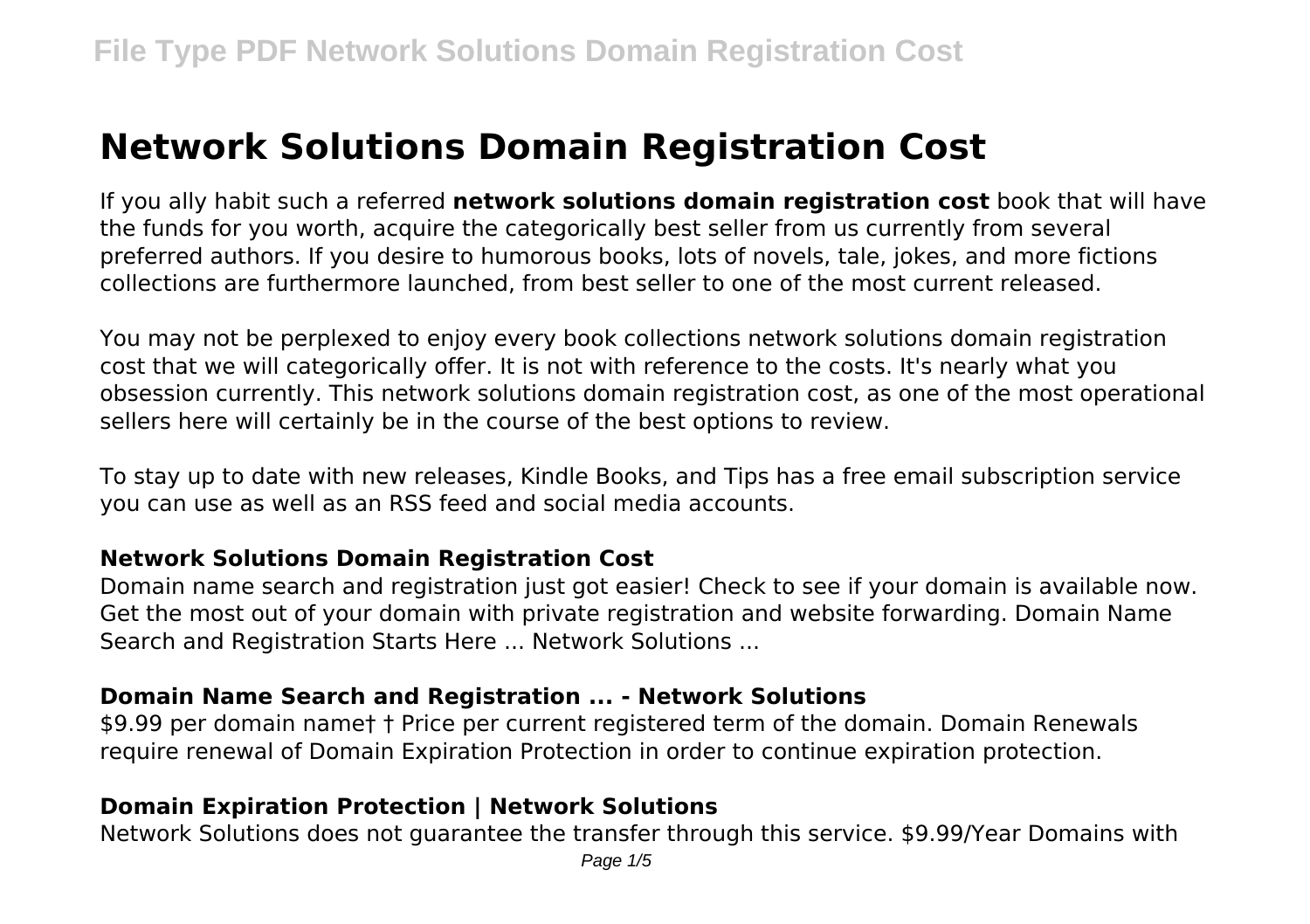1-Year Term applies to domain extensions supported for online transfer only. For transfers successfully completed within 90 days of the purchase date, 1 year will be added to the domain name term at no additional cost.

#### **Domain Name Transfer Services | Network Solutions**

While other domain name registrars offer registrations and renewals around \$10 per year (see pro tip at the end of this article), Network Solutions continues to gouge customers with exorbitant renewal pricing of \$37.99 per year. Now, let's be clear: Network Solutions has the right to charge whatever they want.

# **Save 53% to 97% off Network Solutions Domain Name Renewals**

The most popular low-cost domain registrar is GoDaddy.com . Firms such as Network Solutions can cost \$35 a year. Prices can decrease if you register multiple domain names, or register for longer periods of time. Tip: When you register your domain name, make sure you (or your business) is the sole owner of the domain name. Some domain registrars offer "discounts" by "co-owning" the domain name with you.

# **Cost of Domain Registration - Electronics Prices and ...**

Make a small investment to protect it. You add Private Registration to your registered domains. We mask your personal information on the public WHOIS database. You enjoy the privacy and peace of mind you deserve. All for only \$9.99/year per domain.

# **Private Domain Registration | Network Solutions**

To keep your contact information out of the hands of those who may use it maliciously, Network Solutions® offers private domain name registration. For a small monthly fee, we'll act as your proxy — which means that anyone who does a WHOIS lookup for your domain name information will find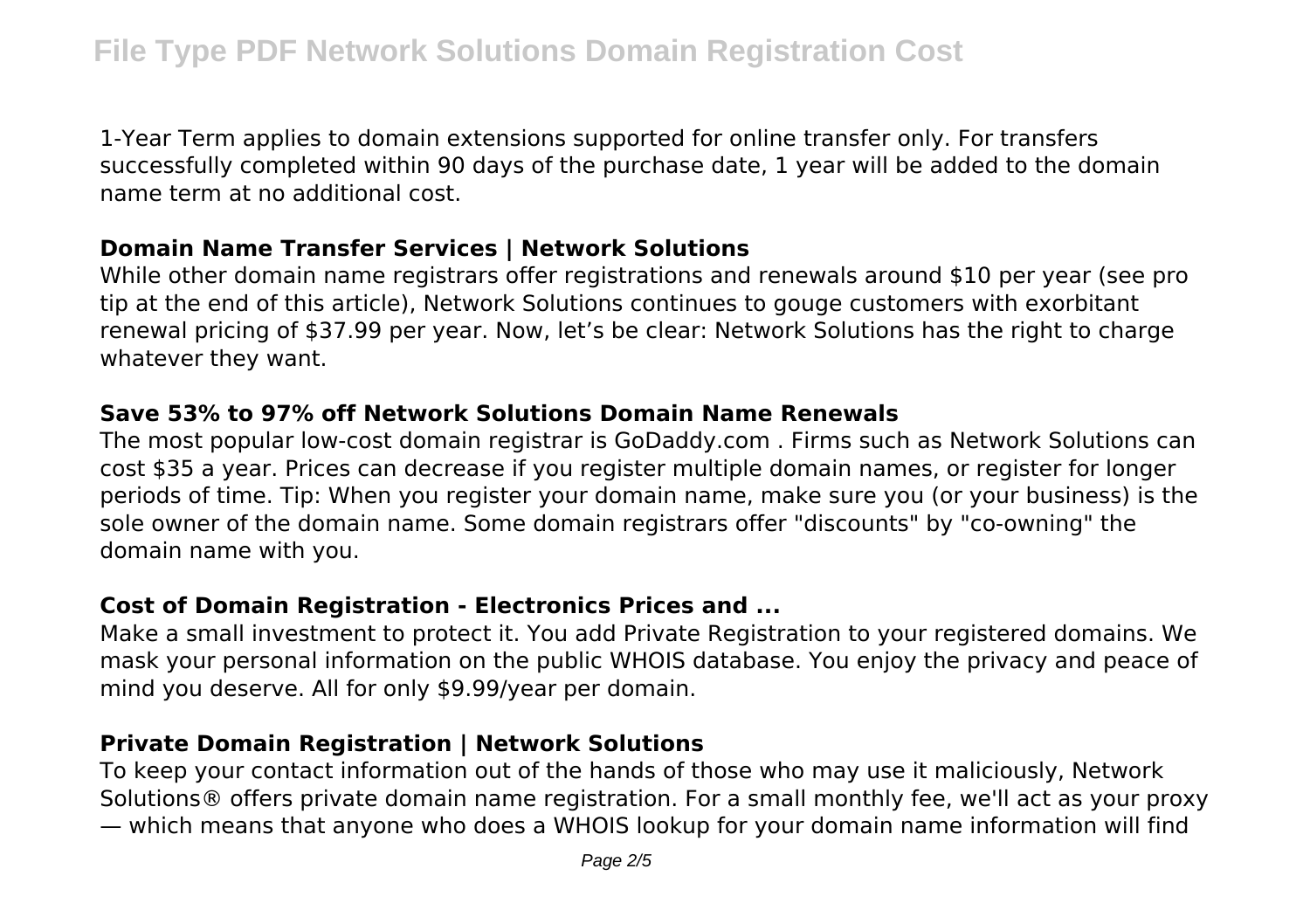our contact information, not yours.

# **WHOIS Lookup & Domain Lookup | Network Solutions**

Network Solutions makes domain name renewal quick and easy with our tool. Whether you're renewing one or many domain names, Network Solutions is your answer to renew domain names. Domain name registration packages available from Network Solutions

#### **Quick Renew - Account Manager | Network Solutions**

Network Solutions will usually offer a standard .com domain for \$20.00/yr for the first year they'll renew at \$37.99/yr. To put that in context, GoDaddy usually does first-year prices for .com's at less than \$1.99/yr and will renew at \$14.99/yr. NameCheap's flat rate price is \$10.29/yr (with occasional discounts) for .com's.

#### **Network Solutions Review: Pros & Cons of Network Solutions ...**

Finding Network Solutions' pricing takes a lot of commitment. Web.com customers who use Network Solutions or Register.com are not very price sensitive (or price knowledgeable). That's how the companies are able to charge roughly \$35 for a one year registration instead of the \$10-\$15 that most registrars charge.

#### **Interesting: Network Solutions' invisible pricing - Domain ...**

If you're looking for a feature-rich Web hosting provider, you might want to consider Network Solutions (starting at \$2.99 per month, or \$35.88 per year). Network Solutions offers excellent tools...

# **Network Solutions Web Hosting Review | PCMag**

Network Solutions – \$2.95 domain name OR free domain with \$1.95 web hosting Register.COM,.NET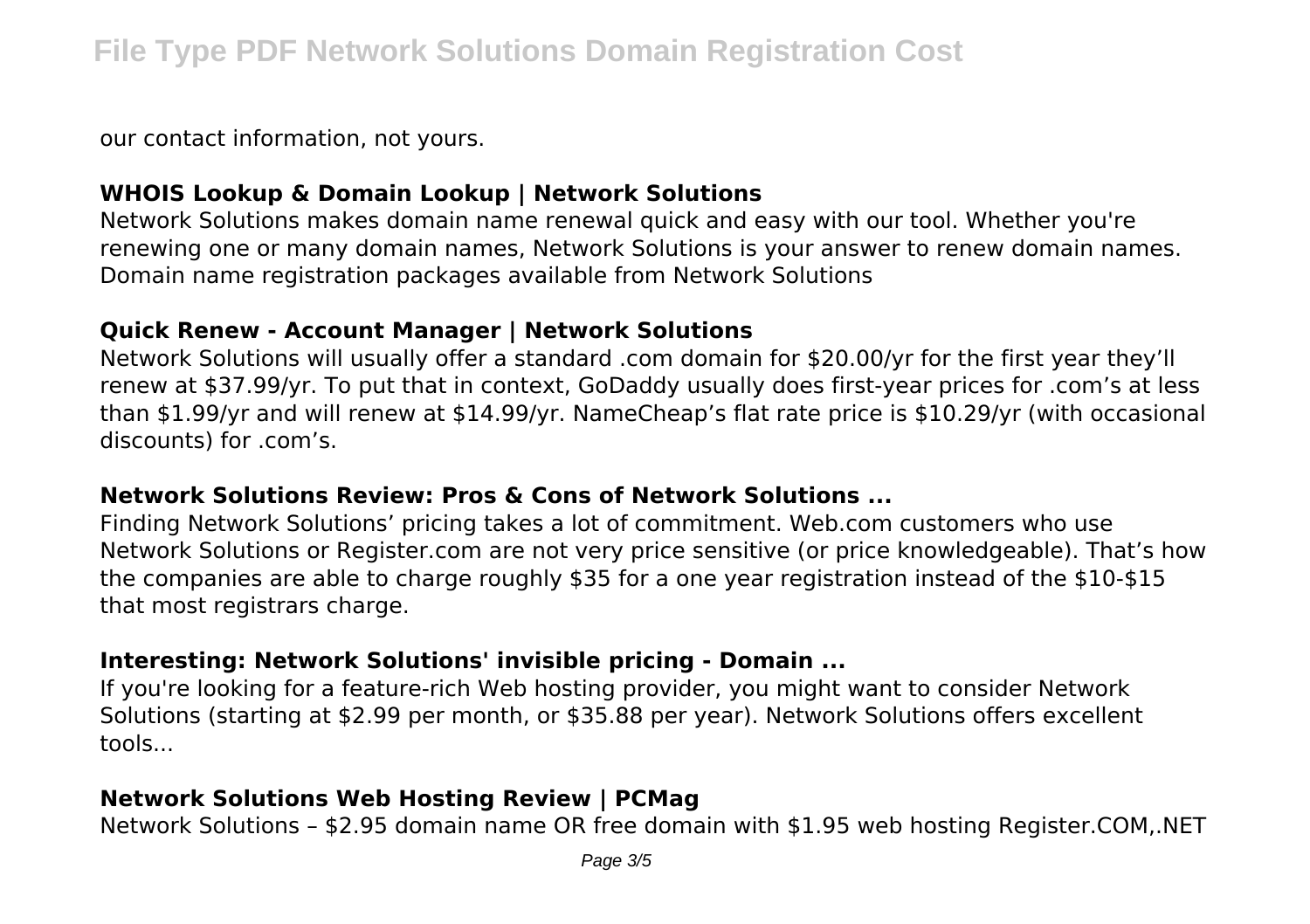or.ORG domain name for only \$2.95 for one year or simply purchase a web hosting plan starting at \$1.95 and get a free domain name. This Network Solutions coupon code is exclusive to us.

#### **Network Solutions Coupon 2020: 40% off web ... - Domain Promo**

Following the acquisition by SAIC, the NSF gave Network Solutions authority to charge for domain name registrations. Network Solutions imposed a charge of \$100 for two years registration. 30% of this revenue went to the NSF to create an "Internet Intellectual Infrastructure Fund."

#### **Network Solutions - Wikipedia**

To prepare your domain name for transfer, you will need to complete a few steps with Network Solutions. Unlock the domain name with Network Solutions. Get an authorization code (also known as an EPP code or transfer key) from Network Solutions. Verify contact information on your domain name. The administrator's contact information may be used ...

# **Transferring Away from Network Solutions | Domains ...**

Though Network Solutions was faster than GoDaddy, I found its hosting plans expensive. For example, the lowest plan on Network Solutions costs \$5.69/month (\$68.28/year), while the cheapest plan on GoDaddy costs \$2.99/month (\$35.88). The design of Network Solutions is largely targeted at personal websites and small businesses.

# **Network Solutions vs GoDaddy Comparison 2020: Who is Best?**

To keep your contact information out of the hands of those who may use it maliciously, Web.com offers private domain name registration. For a small monthly fee, we'll act as your proxy — which means that anyone who does a WHOIS lookup for your domain name information will find our contact information, not yours.